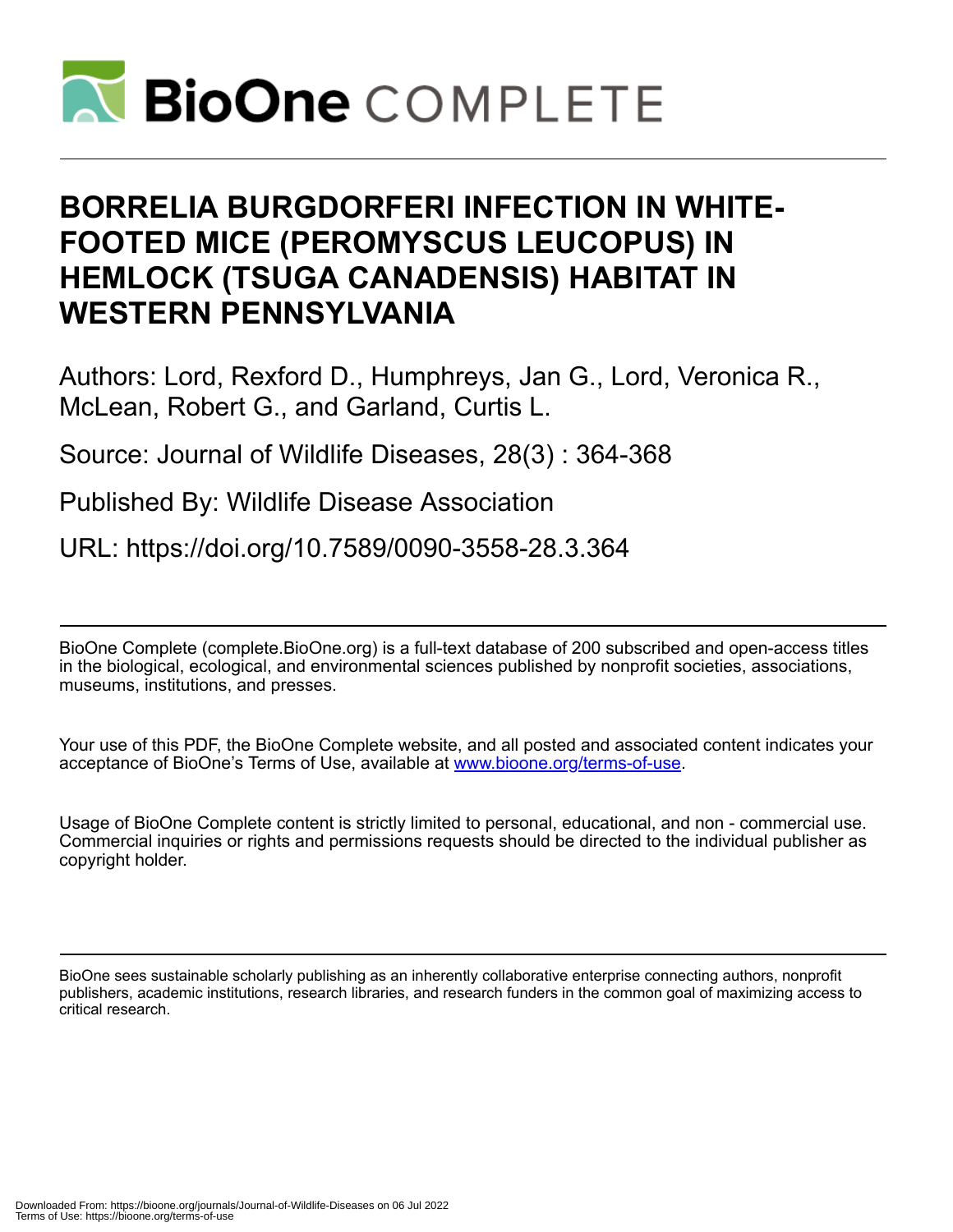## **BORRELIA BURGDORFERI INFECTION IN WHITE-FOOTED MICE (PEROMYSCUS LEUCOPUS) IN HEMLOCK (TSUGA CANADENSIS) HABITAT IN WESTERN PENNSYLVANIA**

#### **Rexford D. Lord, Jan G. Humphreys, Veronica R. Lord,2** Robert G. **McLean,3 and Curtis L. Garland**

Department of Biology, Indiana University of Pennsylvania, Indiana, Pennsylvania 15705, USA

<sup>2</sup> Brucellosis Laboratory, Institute of Veterinary Medicine, 2102 Maracay, Venezuela

<sup>3</sup> Division of Vector-borne Infectious Diseases, Center for Infectious Diseases, Centers for Disease Control,

U.S. Public Health Service, Department of Health and Human Services, Box 2087, Fort Collins, Colorado 80522, USA

**ABSTRACT:** White-footed mice *(Peromyscus leucopus)* were captured and their tissues sampled **from** 27 **sites in seven counties of western Pennsylvania in** 1990 **for isolation and identification of** *Borrelia burgdorferi.* **Two hundred sixty mice were captured from** which there were 27 **isolations.** Significantly more mice were captured and significantly more isolations made from hemlock *(Tsuga canadensis)* habitat than from deciduous species forest. Hemlock habitat is sparse and focal but evidently increases winter survival of mice, and thus possibly results in increased infection rates in mice.

*Key words: Borrelia burgdorferi,* white-footed mice, field sampling, hemlock, habitat prevalence, *Peromyscus leucopus, Tsuga canadensis.*

#### **INTRODUCTION**

The involvement of white-footed mice *(Peromyscus leucopus)* as reservoir hosts of the Lyme borreliosis agent *Borrelia burgdorferi* (Burgdorfer et a!., 1982) has been amply demonstrated (Bosler et al., 1984; Levine et al., 1985; Anderson et al., 1987a, b; Donahue et al., 1987). The deer tick *Ixodes dammini* (Spielman et a!., 1979) has been repeatedly confirmed to be the principal vector of the spirochete in the northeastern United States (Anderson et al., 1983; Bosler et al., 1983; Levine et a!., 1985).

The importance of white-tailed deer *(Odocoileus virginianus)* in maintaining *I. dammini* tick populations and to the incidence of Lyme borreliosis is well documented (Main et al., 1981; Bosler et al., 1984; Magnarelli et a!., 1984; Wilson et a!., 1985). To a certain extent, the population density of white-footed mice and its role in the epizootiology of this disease is known in New England (Anderson et al., 1987a; Mather et al., 1989) but has received less attention elsewhere.

Lyme borreliosis has expanded westward from the New England states and New York and New Jersey during the last decade and has become established in Pennsylvania (Steere, 1989). The majority of the human cases reported are from the southeastern region of the state although cases have been reported from western counties (Brittingham, 1989). Little is known about the natural reservoir hosts or tick vectors in Pennsylvania.

A premise of this study was that the agent of Lyme borreliosis would be un evenly distributed throughout all the various ecosystems, and this would be demonstrable through differential infection rates of mammal hosts in different habitats. Another premise was that small mam mals, always the most abundant, would prove useful indicators. Thus, the purpose of the study was to sample different habitats by trapping the small mammal species and to determine which species best revealed the habitat best suited for *B. burgdorferi.*

#### **MATERIALS AND METHODS**

To study the role of small mammal popula**tions in** the enzootiology of Lyme borreliosis **required** knowledge of an area already known to contain the disease. Reports of a higher than usual number of human cases in the city of St. Marys, Elk County  $(41°29'N,78°31'W)$ , in western Pennsylvania suggested the possible pres ence of an endemic focus in that area. Lack of precisely where in Elk County persons were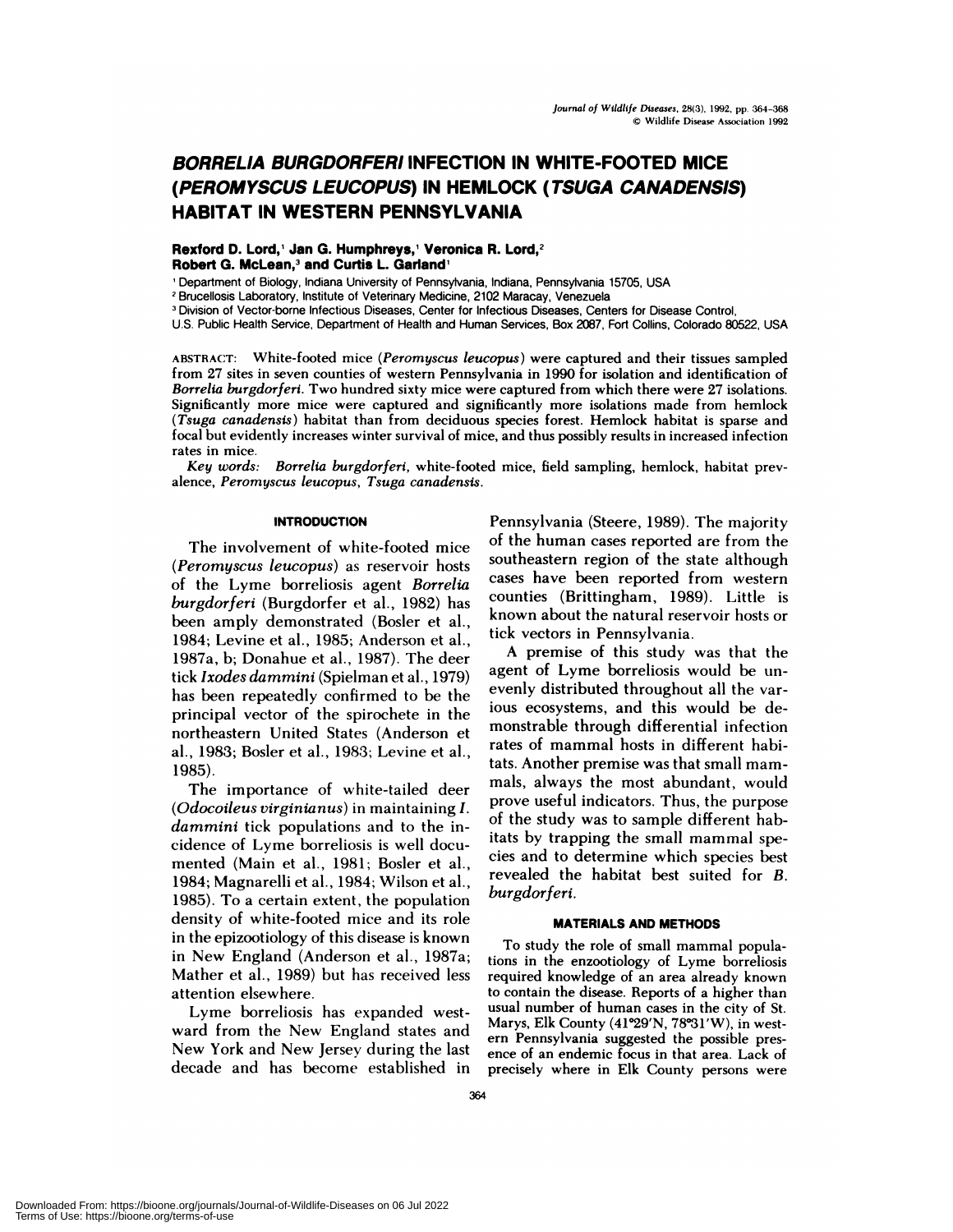being infected led to an initial period of "pros**pecting" for** *B. burgdorferi* **in white-footed mice** and other small mammals around the city of St. **Marys.**

A trap  $(30 \times 7.6 \times 7.6 \text{ cm}$ , Sherman live trap) **for** small mammals was selected to sample any species up to a small squirrel in size. The bait selected (peanut butter) attracts all small rodents and shrews. Forty traps (wrapped in several lay ers of newspaper and supplied with cotton for protection against the cold) were set 18 February 1990 (Table 1) and recovered the follow**ing** day. Ten traps were set at a distance of about 5 km each to the north, south, east and west of the city. Traps were set at 10-m intervals in a line and when possible were placed next to fall en tree trunks. They were placed in exactly the same pattern in all habitats (hemlock or decid uous forest).

Initial and subsequent findings guided later placement of traps in diverse habitats. Habitats sampled included hemlock clumps located in **valleys along streams** and softwood deciduous forest (aspen, red maple) also in valleys along **streams.** Hillside slopes and the top of the Allegheny Plateau were hardwood forests (oak, hickory) with well drained topography. On each occasion traps were set for one night only. At the end of the study, tracking boards (Lord, 1983) were used to independently determine *Peromyscus* sp. activity in the various habitats to confirm the trapping results.

**Tissues** (bladder and spleen) from mammals **captured were aseptically removed, triturated in** BSK **medium (Barbour,** 1984), then inoculated **in tubes containing** 7 ml of BSK and incubated at 34 C. **Later samples from** the tubes **were examined using a** darkfield microscope, at **intervals of** 2 **to** 4 **days for a month. Spirochete positive samples were passed to other** BSK tubes and slides were prepared for fluorescent antibody (FA) examination. A drop of culture was air dried on a slide, fixed in cold acetone for 10 min, dried and stored at 20 C. In preparation for FA examination, a drop of fluorescein-conjugated rabbit *anti-Borrelia burgdorferl* IgG (Centers for Disease Control, Fort Collins, Colorado 80522, USA) was placed on the dried preparation and incubated at 25 C in a moist, dark chamber for 30 min. The slide was shaken to remove conjugate, immersed in distilled water for 10 min, air dried, covered with a drop of 10% glycerine in water and a cover slip, and examined using a fluorescence microscope.

Bladder and ear tissues taken from mice captured in March (Table 1) were tested (Schwan et al., 1988), the results of which led to subsequent sampling of ears only (Sinsky and Pies **man,** 1989). **Approximately one** third of the ear **from anesthetized mice was severed** with scis-

**TABLE 1.** Capture of white-footed mice and isolation of *Borrella burgdorferl* spirochetes in western Pennsylvania, 1990.

| Month     | County       | Mice capture/<br>Trap-nights | Isolates |
|-----------|--------------|------------------------------|----------|
| February  | Elk          | 11/40                        | ı        |
| March     | Elk          | 27/60                        | 11       |
| April     | Elk          | 19/80                        | 1        |
| June      | Clearfield   | 6/48                         |          |
| July      | Elk          | 11/72                        | ı        |
| August    | Elk          | 3/32                         | ı        |
| September | Elk          | 63/150                       |          |
| September | Westmoreland | 18/60                        |          |
| September | Cameron      | 11/40                        |          |
| October   | Elk          | 38/90                        | 4        |
| October   | Jefferson    | 5/10                         |          |
| November  | Indiana      | 56/120                       |          |
| November  | Somerset     | 6/20                         |          |
| November  | Cambria      | 3/10                         |          |
| Total     | 7 counties   | 260/842                      | 27       |

sors, dipped in 70% ethyl alcohol, placed in 10% liquid bleach for 10 min, then dipped in alcohol again and flamed before being placed in 0.05 ml of BSK media in a plastic tube. The sample was then triturated in the tube with a broken glass rod, 0.02 ml of the suspension passed to a tube with 7 ml of BSK, and processed as previously stated. Representative isolates were shipped to the CDC Laboratory (Fort Collins, Colorado) where they were confirmed as being *B. burgdorferi* by the indirect FA test using anti-OspA monoclonal antibodies H5322 (Barbour et al., 1986) with known strains of *B. burgdorferi* (B-Si) and *B.hermsll* as positive and negative controls. The isolates were placed in the CDC Borrelia spp. reference collection (PA91-480 through PA91-488).

Ticks were captured by flagging or from mice as corollary to the small mammal studies. Ticks were identified, then dissected and suspensions of midgut examined using a darkfield microscope. Positive samples were confirmed by FA as described previously.

The Chi square and Fisher's Exact tests were used to statistically analyze the data.

#### **RESULTS**

Table 1 lists the months, counties, mice captured, traps set and isolates made. In the traps, white-footed mice prevailed nu merically, but we also captured two redbacked voles *(Clethrionomys gapperi),* three southern flying squirrels *(Glaucomys volans),* three short-tailed shrews *(Blarina*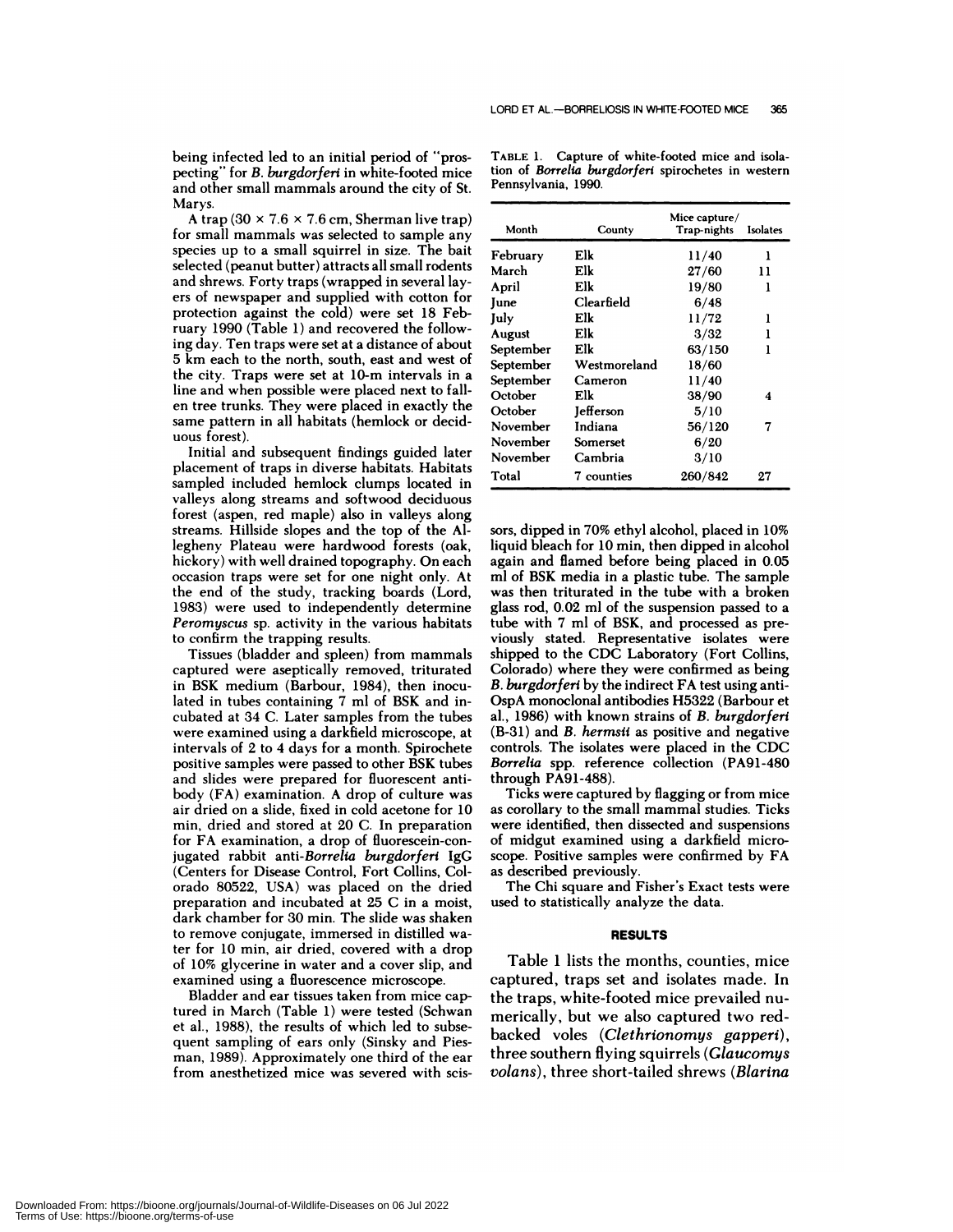### *brevicauda),* and three red squirrels *(Tamiasciurus hudsonicus).*

Two hundred sixty white-footed mice were captured in 842 trap-nights (one trap in the field for one night  $= 1$  trap night). Twenty-seven sites in seven counties (Cameron, Clearfield, E!k, Indiana, Jefferson, Somerset, and Westmoreland) were sampled, with some sites in Elk and Indiana counties sampled repeatedly (Table 1).

Two markedly different habitats sam pled were mixed deciduous (hardwoods and softwoods) forests and hemlock *(Tsuga canadensis)* with deciduous trees. Capture rates varied between these two habitats between seasons. In late winter and spring (February and March), 53 mice were taken in 140 trap-nights (38%) in hemlock, while only four mice were trapped in 40 trap-nights (10%) in deciduous forest; the difference was significant ( $\chi^2 = 5.65$ , P = 0.02). In fall (September and October) 58 mice were taken in 145 trap-nights (40%) in hemlock habitat, but in deciduous forest 77 mice were captured in 205 trap-nights (38%) (difference not significant,  $\chi^2 = 0.04$ ).

To reconfirm the high trapping success in hemlock habitat, at the end of April, 10 traps were set (five each) in two hemlock sites west of St. Marys, and 10 traps were placed in deciduous forest between the two hemlock sites. Likewise 20 tracking boards were placed in the same pattern (traps and boards at 10-m intervals in a line) in both habitats. Five mice were captured in the hemlock habitat and two in the deciduous forest. In like manner, the tracking boards reflected the difference; six of 10 boards were positive for *Peromyscus* sp. in hemlock habitat, but only one of 10 boards was positive from the deciduous forest site.

Mice were trapped in valleys, hillsides and on top of the Allegheny Plateau. The capture rate in the valleys was 199 mice in 564 trap-nights (35%), on hillsides 43 mice in 193 trap-nights (22%), and on top of the plateau 18 mice in 85 trap-nights (21%). The effect of topography on the capture rate was significantly different  $(\chi^2)$ 

 $= 3.14, P = 0.08$  for the capture rate between valleys and the plateau, and between valleys and hillsides ( $\chi^2$  = 5.65, P = 0.02), but the difference between hillsides and plateaus was not significant ( $\chi^2 = 0.00$ ).

Twenty-seven isolates of *B. burgdorferi* were made from white-footed mice during the entire study; 22 were made from 158 mice (14%) taken in hemlock habitat, while five isolates were made from 102 mice (5%) from deciduous forest and the difference was significant ( $\chi^2 = 3.65$ ,  $P = 0.05$ ). Isolates were from 24 of 199 mice (12%) taken in valleys, from one of 43 mice (2%) taken from hillsides, and from two of 18 mice (11%) taken from the top of the plateau. Analysis of the difference in the isolation rate showed no difference  $(OR = 0.91)$ between valleys and plateaus, but the difference between valleys and hillsides was significant (OR =  $0.17, P = 0.09$ ).

Five isolations of *B. burgdorferi* were made from *I. dammini* ticks; three were from adults and two were from nymphs (15% of 34 adults and nymphs). All isolations from ticks came from the region 5 km W of St. Marys, and all were from collections made by flagging in May. All of these isolations were from the valley with three from deciduous forest and two from hemlock habitat.

#### **DISCUSSION**

In late winter, more mice were captured in hemlock habitat than in deciduous forest habitat. However, by fall the capture rates in these two habitats were similar, indicating that summer reproduction in deciduous forest habitat compensated for the difference. Conversely, the winter sur vival of mice in the hemlock habitat appears to have been superior. The cones of hemlock provide a reliable source of seeds for food for the mice throughout the winter, and the trees provide cover from heat loss through radiation during cold nights, and reduce wind velocity, thus reducing the wind chill factor.

Isolation rates also were greater in the hemlock habitat than in the deciduous for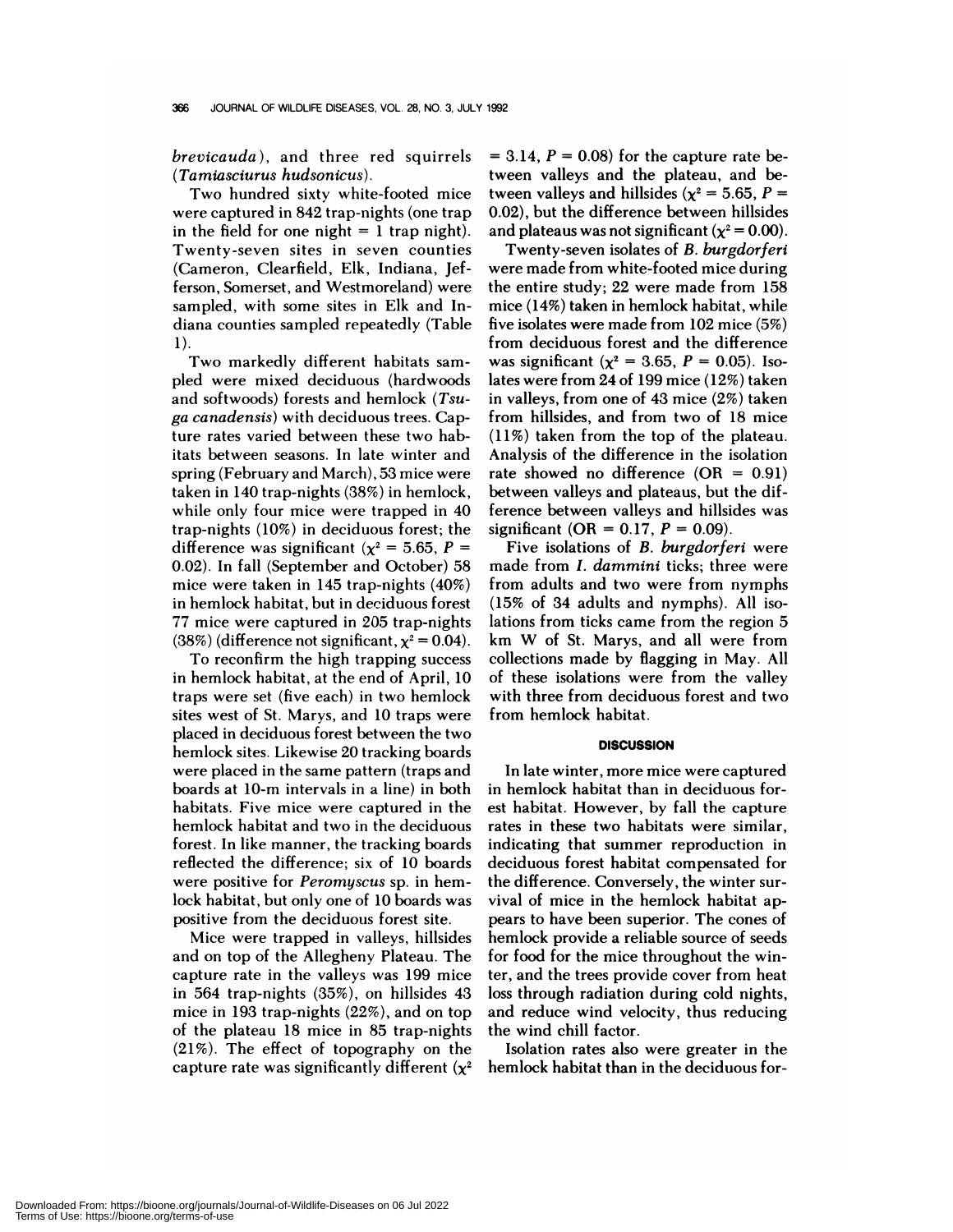est. Possibly the increased survival of mice in hemlock results in an increased availability of infected mice for larval and nymphal ticks during the spring and sum mer, increasing the transmission to other mice.

The 12 isolations made in late winter (February and March), plus seven isolations made in early winter (November) (Table 1), indicate the possibility of over wintering by *B. burgdorferi* in white-footed mice. Winters in the Elk County region are severe with little chance of tick activity before early May. Those isolations were made from mice captured with snow on frozen ground.

This study indicates the usefulness of detecting enzootic foci of *B. burgdorfer* through sampling white-footed mice. After finding a high prevalence of isolations in mice from hemlock habitat in Elk County, we later gave attention to hemlock habitat in Indiana County, a county with a low incidence of human cases. Positive re sults indicate the importance of hemlock habitat for aiding in directing future studies as well as possible selective control mea sures.

#### **ACKNOWLEDGMENTS**

We are thankful to the following for aid during the progress of this study: David Dennis, Michael Kesner, Alicia Linzey, Andrew Spiel man and Ray Winstead. This project received financial support from the C.D.C., U.S. Public Health Service, Contract 200-90-0825. The University of Pittsburgh at Bradford loaned traps for this work.

#### **LITERATURE CITED**

- **ANDERSON,** J.F., L. A. **MAGNARELLI,** W. BURGDOR- **FER, AND** A.G. **BARBOUR.** 1983. Spirochetes in *Ixodes dammini* and mammals from Connecti cut. American Journal of Tropical Medicine and Hygiene 32: 818-824.
	- R. C. **JOHNSON,** AND L. A. **MAGNARELLI.** 1987a. Seasonal prevalence of Borrelia burg dorferi in natural populations of white-footed mice *(Peromyscus leucopus).* Journal of Clinical Microbiology 25: 1564-1566.
- R. C. **JOHNSON,** L. A. **MAGNARELLI,** F. W. **HYDE, AND** J. E. **MEYERS.** 1987b. Prevalence

of *Borrella burgdorferl* and *Babesla microti* in mice on islands inhabited by white-tailed deer. Applied and Environmental Microbiology 53: 892-894.

- BARBOUR, A. G. 1984. Isolation and cultivation of Lyme disease spirochetes. Yale Journal of Biol ogy and Medicine 57: 521-525.
- S. F. HAYES, R. A. **HEILAND,** M. E. SCHRUMPF, **AND** S. L. **TESSIURIER.** 1986. A *Borrelia-specific* antibody binds to a flagellar epitope. Journal of Infection and Immunity 52: 549-554.
- **BOSLER,** E. M., J. L. **COLEMAN,** J. L. **BENACH,** D. A. **MASEY,** J.P. **HANRAHAN,** W. BURGDORFERI, AND A. B. **BARBOUR.** 1983. Natural distribution of the *Ixodes dammini* spirochete. Science 220: 321- 322.
- B. G. **ORIMsTON,** J. L. **COLEMAN,** J.P. **HAN- RAHAN, AND** J. L. **BENACH.** 1984. Prevalence of the Lyme disease spirochete in populations of white-tailed deer and white-footed mice. Yale Journal of Biology and Medicine 57: 651-659.
- BRITTINGHAM, M. C. 1989. Lyme disease. Exten sion circular 366. Pennsylvania State College of Agriculture Cooperative Extension, University Park, Pennsylvania, 5 pp.
- **BURGDORFER,** W., A. G. **BARBOUR,** S. F. **HAYES,** J. L. **BENACH,** E. **GRUNWALDT, AND** J. P. DAVIS. 1982. Lyme disease-a tick-borne spirochaetosis? Science 216: 1317-1319.
- **DONAHUE,** J. G., J. **PIESMAN, AND** A. **SPIELMAN.** 1987. Reservoir competence of white-footed mice for Lyme disease spirochetes. American Journal of Tropical Medicine and Hygiene 36: 92-96.
- **LEVINE,** J. R., M. L. **WILSoN, AND** A. SPIELMAN. 1985. Mice as reservoirs of the Lyme disease spirochete. American Journal of Tropical Medicine and Hygiene 34: 355-360.
- **LORD,** R. D. 1983. Rodent control programs: Use of the inked tracking board method in Mexico. Bulletin of the PanAmerican Health Organization 17: 259-268.
- **MAGNARELLI,** L. A., J. F. **ANDERSON, AND** W. A. **CHAPPELL.** 1984. Antibodies to spirochetes in white-tailed deer and prevalence of infected ticks from foci of Lyme disease in Connecticut. Jour nal of Wildlife Diseases 20: 21-26.
- **MAIN,** A. J.,H. E. **SPRANCE,** K. 0. **KLOTER, AND** S.E. **BROWN.** 1981. *Ixodes dammini* (Acari: Ix odidae) on white-tailed deer *(Odocolleus virginlanus)* in Connecticut. Journal of Medical Entomology 18: 487-492.
- **MATHER,** T. N., M. L. WILSON, S. I. **MOORE,** J. M. C. **RIBEIR0, AND** A.**SPIELMAN.** 1989. Comparing the relative potential of rodents as reservoirs of the Lyme disease spirochete *(Borrella burgdorferi).* American Journal of Epidemiology 130: 143-150.
- **SCHWAN,** T. G., W. BURGDORFER, AND C. F. **GARCON.** 1988. Changes in infectivity and plasmid profile